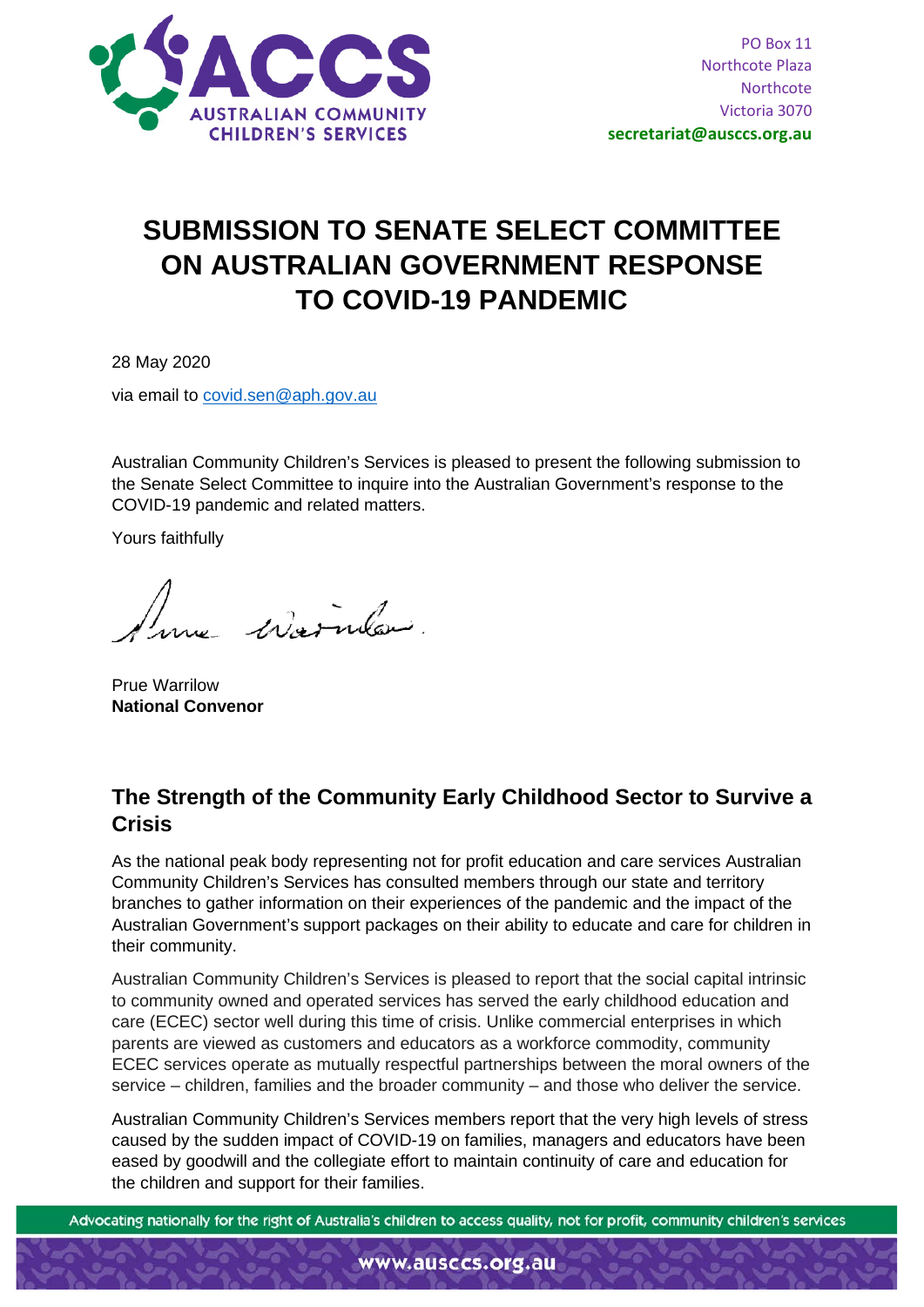

Directors of community ECEC services are working actively to support the morale of families and educators and to ensure that people feel safe.

Committees of management and senior staff teams are supporting their Directors to do the additional work to ensure maintenance of high quality education and care.

As a result Directors report that staff are remaining calm and continuing to deliver high quality education and care. After an initial period of stress families are starting to relax and are happy to return to their ECEC service.

Most importantly, Directors report that the children are coping well.

Communities are showing support for their ECEC services with donations and fund raising, and some centres are reaching out to support their broader community such as through singing through the fence for elderly people in their community.

Our members report that high levels of compliance with health and hygiene standards in the National Quality Framework is standing the community ECEC sector in good stead to protect people who are healthy. [Research b](http://ausccs.org.au/?page_id=93)y Australian Community Children's Services and [ACECQA s](https://www.acecqa.gov.au/sites/default/files/2020-05/NQFSnapshot_Q1May2020.pdf)hows a particularly high level of compliance in the non profit sector. These standards require excellent hygiene practices, robust exclusion policies and confidence to break the chain of infection. As a result, an unlike schools and other service sectors, ECEC sector did not need the government to set new requirements in response to the COVID-19 pandemic.

### **Strengths of the Government Support Package for ECEC**

Business Continuity Payment and free child care for families has led to a reversal of the initial drop in bookings that was damaging to the viability of services.

In some cases Job Keeper payment has enabled services to remain open and staff teams to be retained.

## **State and Territory Variations**

The experience of the ECEC sector varies across jurisdictions.

In Victoria, generally the community owned ECEC sector is travelling well although uncertainty about eligibility of local government run services for Australian government support was problematic.

Some services in ACT are considering closing.

In NSW:

- small services of 25-30 places are struggling as they do not have a non-teaching Director with capacity for strategic business planning
- large charities providing community ECEC are unable to cross-subsidise the operational costs of ECEC and so were waiting on government support
- free child care has resulted in large numbers of families withdrawing their children from high fee preschools and requesting long day care places
- services are capping places and so are unable to meet demand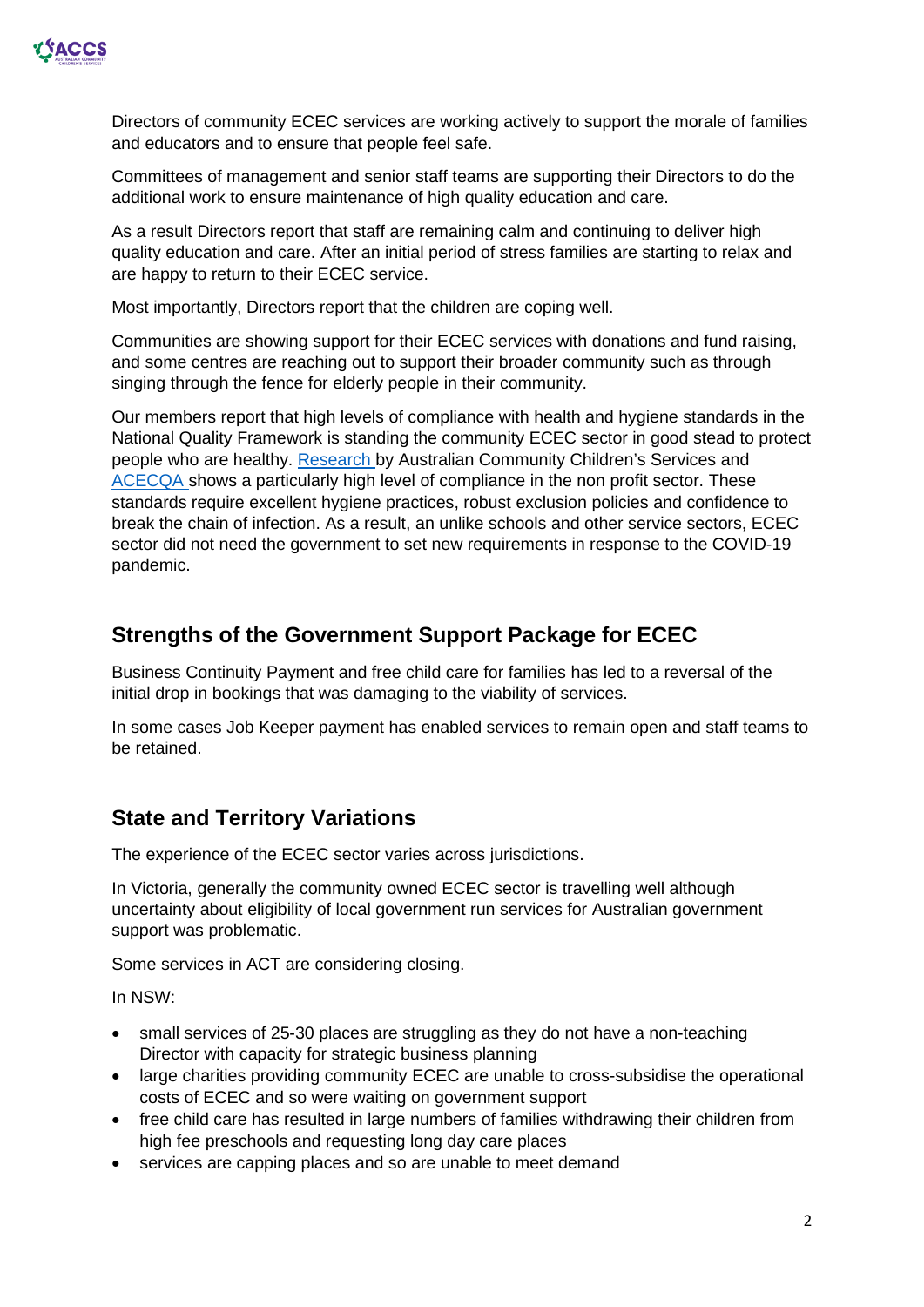

In WA the decline in enrolments has been minimised by the secure position of the state's management of COVID-19. There has however been much inequity in funding through the ECEC relief package, services are struggling to meet demand on the finances they are receiving and are therefore capping numbers to hopefully remain viable which is restricting the community's access to ECEC.

## **Challenges Experienced by Community ECEC Services**

Initially community ECEC services faced significant viability problems when social distancing rules resulted in families withdrawing their children. Non-profit services tend to operate on a cash basis and rarely set aside significant financial reserves to tide them over an extended period of low utilisation.

Directors were stressed by standing down staff and seeing families withdraw their children. Many worked unpaid overtime to interpret many and changing government announcements and continually revising operations to ensure financial viability.

#### **Business Continuity Package**

- For some services the reference fortnight for the amount of CCS to be paid during the pandemic is financially the worst period for the year
- Providing less than usual CCS funding without families paying fees limits the capacity to fill all places

#### **Free care for families**

- Creates increased demand but without additional income which creates a financial strain on the service
- Is a vital support for families experiencing loss of income or other vulnerabilities, however has resulted in some services becoming non-viable
- Some services are placing a cap on numbers in rooms and are unable to take on new families or increase days for families requesting additional days

#### **JobKeeper payment**

- In many services staff see it as inequitable and unfair for people to be paid the same for working different hours
- Payment in arrears is a big problem for cashflow

#### **Impact on Educators**

- Educators experienced an increased workload from extra hygiene procedures and families needing extra emotional support due to job losses and other impacts of Covid-19
- During periods when the Director is unsure of the status of the service in regard to the impact of the pandemic and the government support on offer, it creates low morale, deflation and loss of passion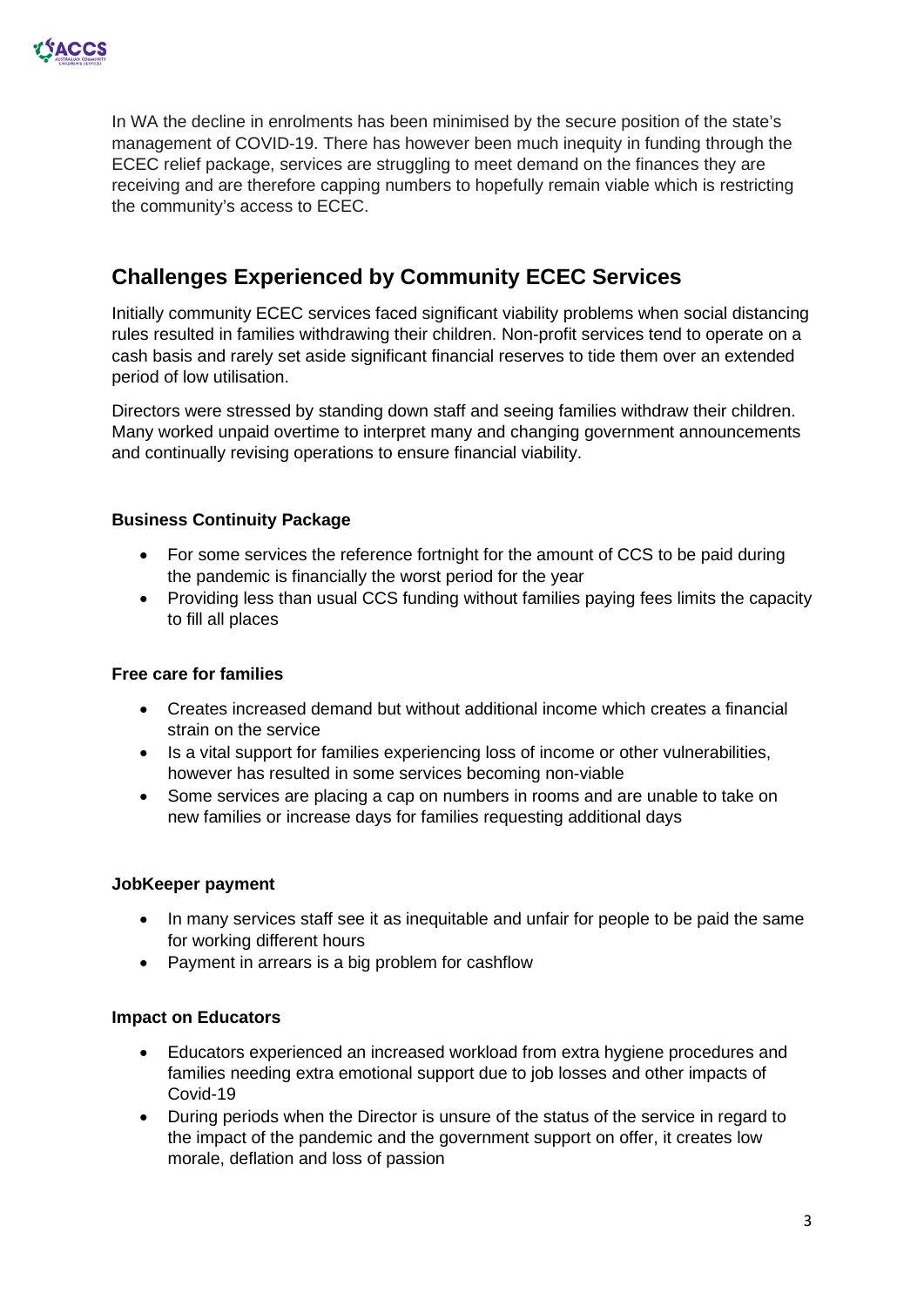

- Problematic work-life balance; educators are torn between their work and their own families
- Fearful of bringing the virus into the centre or taking it home to their family

#### **Workforce availability**

Australian Community Children's Services is very concerned about the impacts the COVID-19 crisis has had and will continue to have for some time into the future, on the education and care workforce.

Our concerns include:

- The loss of the casual workforce that has been relied on heavily:
	- o in Long Day Care to cover breaks, programming time and leave; and
	- $\circ$  in Outside School Hours Care as a high percentage of the entire workforce
- Casual employees in many services have now found other casual work and may not return to the education and care sector.
- The impact of the delay of student placements from the first half of the year due to the pandemic will cause an increase in the number of students requiring deferred practicum placements; as a result:
	- o trainee teachers who work in Outside School Hours Care and require time for their placements outside of the service may leave services with few experienced Outside School Hours Care educators as increased numbers of staff are out on practicums. One solution could be for universities to allow student teachers to complete a practicum in an Outside School Hours Care service.
	- o ECEC services will be under additional pressure to take all the increased number of students requiring deferred practicum placements including student teachers as well as Diploma and Certificate III students.

We are concerned that the supply of new workers may be delayed; however we do not want to compromise the quality of their career preparation by reducing practicum requirements.

#### **Future uncertainty**

- As social distancing restrictions are eased it will not be possible for the ECEC sector to return immediately to business as usual; for example some educators on JobKeeper will continue to self-isolate if they have vulnerability to serious disease from COVID-19
- Participation by parents in work is changing with working from home and fragmentation of work – it is unknown how people with relate to an external workplace once restrictions are eased
- There may be demand for long day care and vacation care for parts of the day only
- There may be a decrease in demand for before school care
- Reintroduction of parent fees may result in decreases in enrolments if families are still experiencing significant reduction of income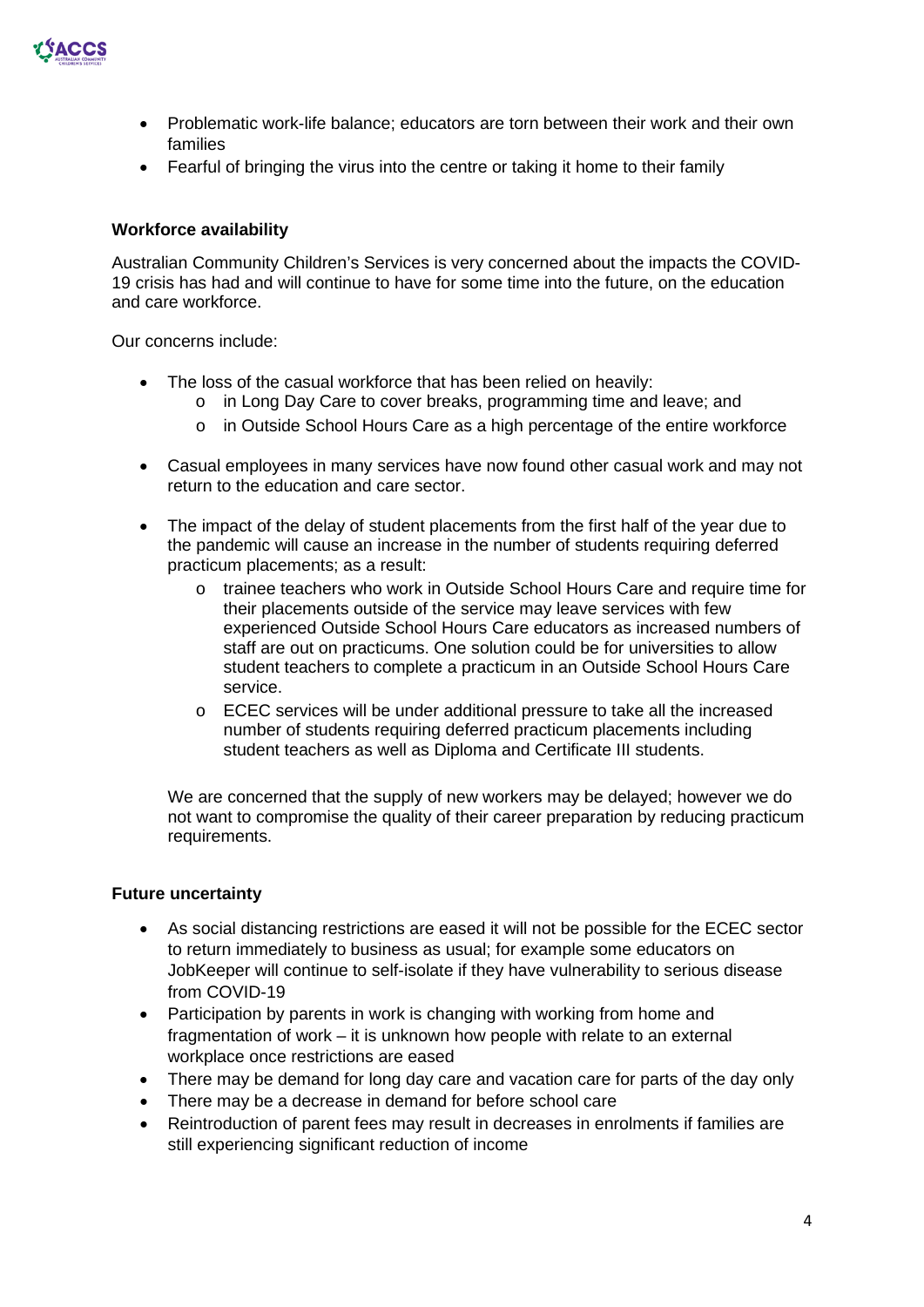

- Applying the activity test to family eligibility for support with fees will almost certainly result in many children having reduced access to early education
- The Outside School Hours Care support package is based on utilisation in before and after school care in February; vacation care needs will differ from this substantially

## **Recommendations**

The following recommendations are made by ACCS and we have also endorsed those developed in collaboration led by Early Childhood Australia (attached); these are consistent with the following high level recommendations.

- 1. Protect the best interests of children by ensuring access to quality ECEC for families by strategies such as introducing a base entitlement to two full days per week (20 hours) of subsidy regardless of parent activities or increasing the rate of Child Care Subsidy to 85- 95% of fees charged to support families under financial stress.
- 2. Government policy to recognise that ECEC services cannot 'snap back' to business as usual
- 3. Implement a Transitional funding arrangement over 6 to 9 months in order to continue to enable access to ECEC for families experiencing a loss in income; strategies to achieve this could include:
	- staggering the adjustment of government funding over this time
	- staggering the adjustment of Additional Child Care Subsidy over this time
	- extending the time period for current Additional Child Care Subsidy wellbeing payments
- 4. Recognise that attendance levels under the fee-free arrangement are not an adequate basis to anticipate future usage – reintroduction of family fees will see a drop in utilisation by families who cannot afford the fee
- 5. Support ECEC workforce by ensuring that JobKeeper wage subsidies remain available to the sector until the end of September 2020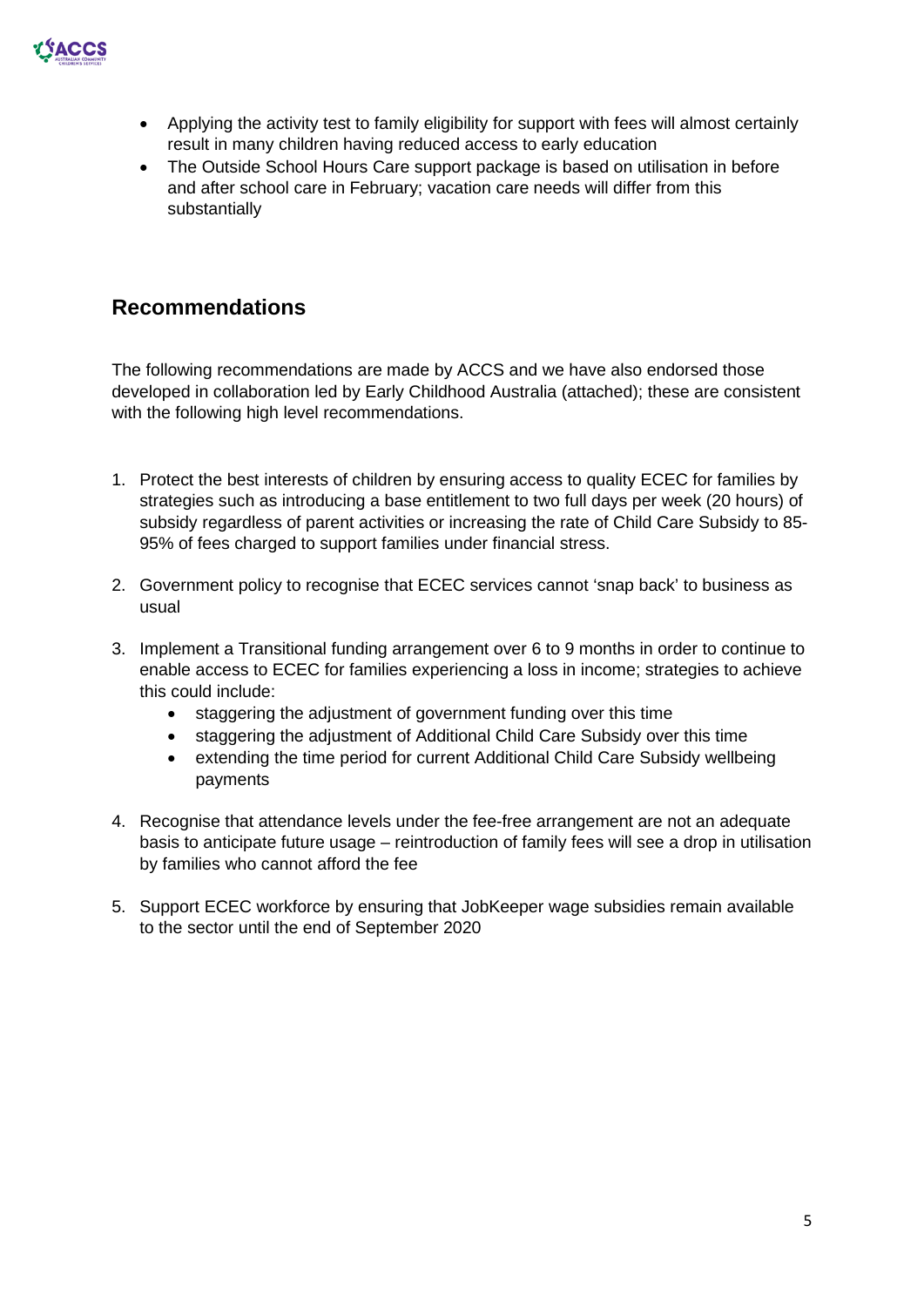# Consensus Paper on Adjusting the Child Care Subsidy to the Post COVID-19 Economy

#### **Rationale**

This paper presents a set of priorities for modifying the Child Care Subsidy (CCS) in response to the post COVID-19 economic climate. Major national peaks, a number of large providers and state peaks have had the opportunity to review and contribute. There are three outcomes we all want to achieve:

- 1. Provide every child with stable access to high quality early childhood education and care;
- 2. Support parents with young children to participate in an uncertain and unpredictable job market; and
- 3. Maintain the capacity of the Early Childhood Education and Care (ECEC) sector to support economic recovery.

#### **What has changed?**

 $\overline{\phantom{a}}$ 

The COVID-19 pandemic has created the largest economic downturn Australia has seen in many decades. The economic recovery is predicted to take longer than the search for a COVID-19 vaccine.

Unemployment and underemployment in Australia is forecast to remain well above pre-pandemic levels for at least the next two years.<sup>1</sup> Even where individuals remain employed, spending patterns are predicted to change, as businesses and households 'scale back their spending to preserve cash flow in the face of an extended downturn'.<sup>2</sup> Some individuals, such as single parents, have been affected more greatly than others. Over two million parents are out of work or not in the labour force, whilst hours of work have decreased for others. Lone parents in particular have suffered employment losses – with employment falling by 8% for women and more than 5% for men<sup>3</sup>.

For the ECEC sector we expect a prolonged period of lower enrolments and inconsistent enrolment patterns, jeopardising children's access to early education and the viability of this essential service.

#### **Why is the Child Care Subsidy not suitable for pandemic conditions?**

The Child Care Subsidy (CCS) system was designed at a time when the majority of parents had stable employment and income: each parent is required to meet an activity test and to estimate their income in advance of receipt of services. Many working families currently face great financial uncertainty, including unemployment, underemployment, reduced income and unpredictable working patterns. This uncertainty makes it very difficult to estimate working hours and income, leaving families exposed to under- or overpayment of CCS.

The existing measure for helping families in financial distress – the Additional Child Care Subsidy (Temporary Financial Hardship) – is not fit for purpose, for a large-scale economic downturn. It is administratively burdensome and even with repeated applications and extensions, it cuts out after six months. Applications for the subsidy must be assessed by Services Australia, which has previously struggled with timely processing for families affected by flood and bushfire.

<sup>3</sup> 6202 Labour Force Australia <https://www.abs.gov.au/AUSSTATS/abs@.nsf/DetailsPage/6202.0Apr%202020?OpenDocument>

<sup>&</sup>lt;sup>1</sup> Reserve Bank of Australia. (2020). <u>[Statement on Monetary Policy, May 2020](https://www.rba.gov.au/publications/smp/2020/may/)</u>. p.89.

<sup>2</sup> Grattan Institute. (2020). *[Shutdown: estimating the COVID-19 employment shock.](https://grattan.edu.au/report/shutdown-estimating-the-covid-19-employment-shock/)* p.29.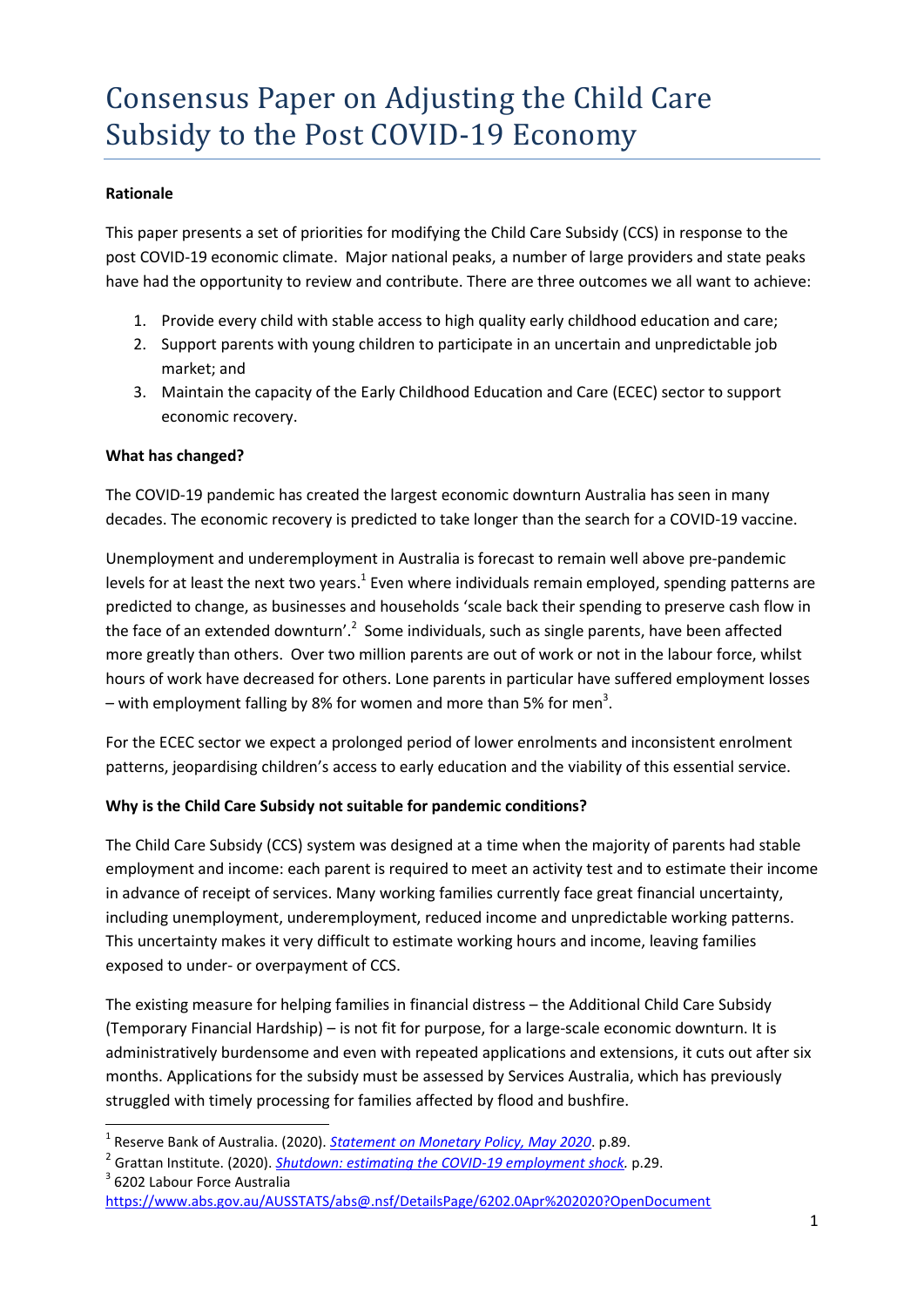If we do not adjust the CCS system to meet the pandemic conditions, we risk:

- Children missing out on early learning and care surveys undertaken by providers and The Parenthood suggest that up to a third of families may withdraw children from ECEC at the end of the Relief Package;
- Parents finding it difficult to access care, hampering their return to work;
- Families being underpaid or incurring CCS debts, as well as many struggling to access and maintain additional support when they need it;
- Exacerbation of risk factors for vulnerable children parental unemployment and financial stress increase the risk of child abuse and neglect as well as family violence; and
- Services becoming financially unviable, impacting supply and choice for families as well as adding to unemployment as educators and teachers are left without work.

ECEC availability is crucial to the economic recovery. Unemployed parents need capacity to seek work and to retrain, and this will only be possible if they have continued affordable access to early childhood education and care. Switching CCS on without change is likely to mean the withdrawal of up to a third of all children (Parenthood Survey) and an unviable ECEC sector. This in turn would limit parents' capacity to work or retrain.

#### **How can we change the Child Care Subsidy to meet the new conditions?**

The CCS system can be adjusted to suit the pandemic conditions of high unemployment and substantial reductions in family incomes. . The system needs to simplified to accommodate fluctuating income and streamline administrative requirements – ideally it would be forward looking and adjust family entitlements based on current and future earnings rather than backdating entitlements, in recognition that predicting earnings is particularly difficult in the current economic conditions.

These adjustments will need to be in place for at least 12 months. During this period a thorough review of ECEC funding should be undertaken, including:

- The evaluation of the Child Care Package by AIFS;
- The review of the NPAUAECE by Nous;
- The review of access to ECEC for disadvantaged children by The Smith Family;
- Feedback from the National COVID-19 Commission on measures needed to support recovery;
- A thorough assessment of the changed economic and social conditions impacting on parents' participation in the workforce and children's participation in early childhood education; and
- Consultation with the sector, families, the business sector, unions and the States and Territories.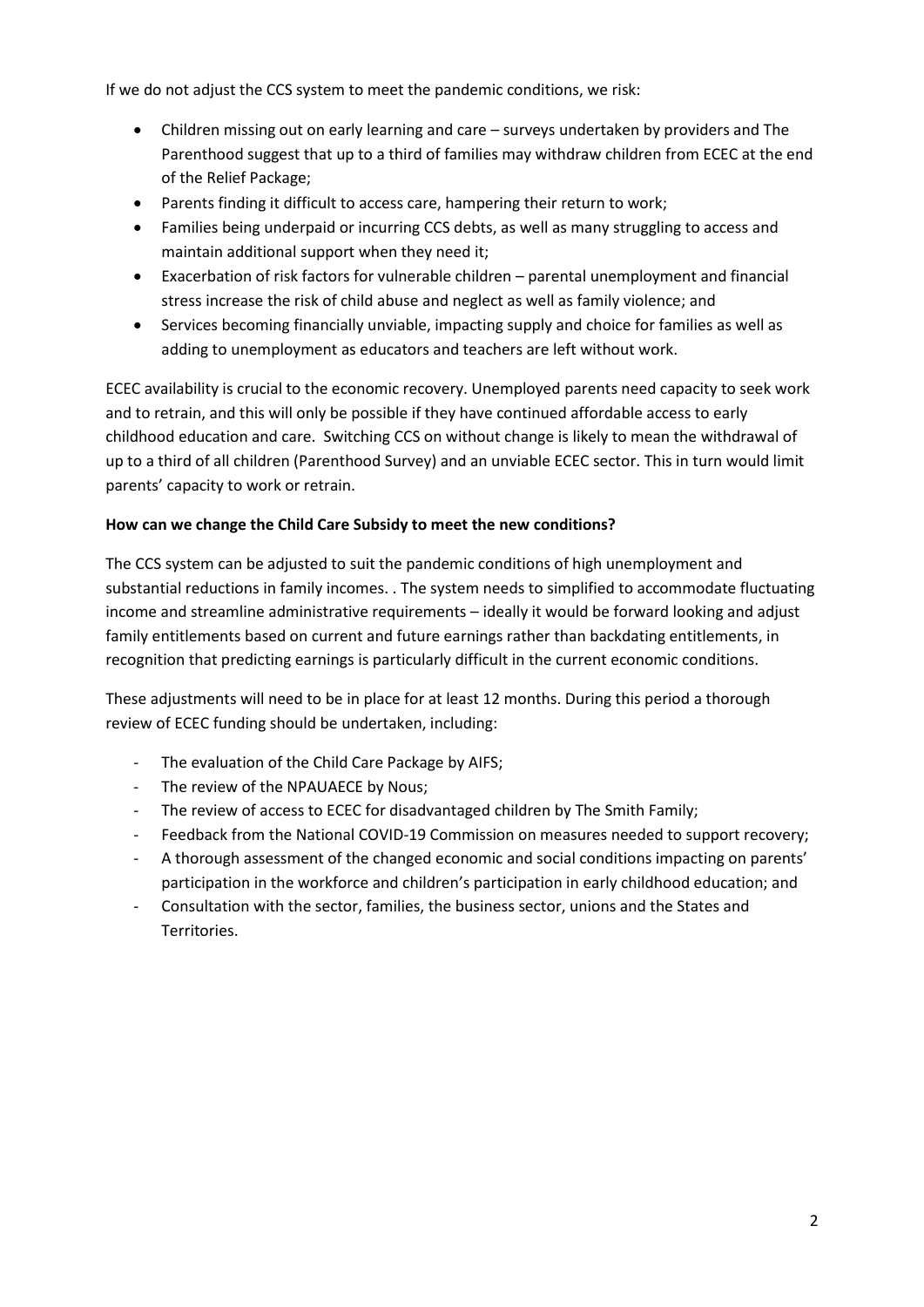|  |  | <b>Summary of Consensus on CCS Modifications</b> |
|--|--|--------------------------------------------------|
|--|--|--------------------------------------------------|

| <b>CCS Modifications</b>                                                                                                                                                                                   | <b>Intended Outcome</b>                                                                                                                                                                                                                                                                                                                                                                                             | <b>Mechanism</b>                                                                                                                                                                   | <b>Considerations</b>                                                                                                                                                                                                                                                                                                                                                                                                                                                                                                                                                                             |
|------------------------------------------------------------------------------------------------------------------------------------------------------------------------------------------------------------|---------------------------------------------------------------------------------------------------------------------------------------------------------------------------------------------------------------------------------------------------------------------------------------------------------------------------------------------------------------------------------------------------------------------|------------------------------------------------------------------------------------------------------------------------------------------------------------------------------------|---------------------------------------------------------------------------------------------------------------------------------------------------------------------------------------------------------------------------------------------------------------------------------------------------------------------------------------------------------------------------------------------------------------------------------------------------------------------------------------------------------------------------------------------------------------------------------------------------|
| Eliminate or suspend the<br><b>Activity Test, or ensure all</b><br>families meet the top tier of<br>the Activity Test so all<br>families receive 100 hours per<br>fortnight of CCS.                        | All children have access to 100 hours of<br>CCS per fortnight regardless of their<br>parents' activity.<br>In the context of 10% unemployment &<br>record underemployment, many families<br>are likely to experience precarious<br>workforce engagement for some time;<br>they may be in and out of work or<br>working variable hours. This would<br>provide children with stability of access<br>and simplify CCS. | This can be achieved through<br>Minister's Rules and relatively<br>simple DHS system change,<br>managed centrally to give all<br>families an activity test result of 100<br>hours. | While it is unlikely that demand will return to<br>pre-COVID levels for some time, there may be<br>pockets of under supply in some areas -<br>priority of access guidelines may be necessary<br>to ensure that vulnerable children and working<br>families are able to access the care they need.<br>Many previous forms of recognised activity are<br>not available, e.g. volunteering and job search<br>activities. Also, both of these activities have a<br>36 hour cap for CCS. Providing 100 hours also<br>limits families having to report to Services<br>Australia. Supports all children. |
| Service level approval for<br>ACCS - child wellbeing and<br>TFH - for at least 13 weeks.                                                                                                                   | The current application and approval<br>process for ACCS is not fit for purpose in<br>the current climate as demonstrated by<br>low uptake and is not an adequate safety-<br>net for COVID recovery.                                                                                                                                                                                                                | Requires legislative amendment.                                                                                                                                                    | The Relief Package has seen more vulnerable<br>children (including Indigenous children) access<br>ECEC than ever due to reduced administration<br>and barriers to access                                                                                                                                                                                                                                                                                                                                                                                                                          |
| <b>Authorise ECEC services to</b><br>waive the parent component<br>of the fee when children are<br>absent (particularly but not<br>only when services are<br>directed to close due to<br><b>COVID-19).</b> | During further COVID-19 outbreaks,<br>children can be kept at home at no cost<br>to families.                                                                                                                                                                                                                                                                                                                       | Requires Legislative change to<br>extend current provision. No DHS<br>system change required.                                                                                      | There is broad consensus and support for this<br>but some concern that it will put providers in a<br>difficult position - clear guidelines on when<br>and when not to waive fees may be needed as<br>well as access to top up funds in the event of<br>any COVID-19 related shut down.                                                                                                                                                                                                                                                                                                            |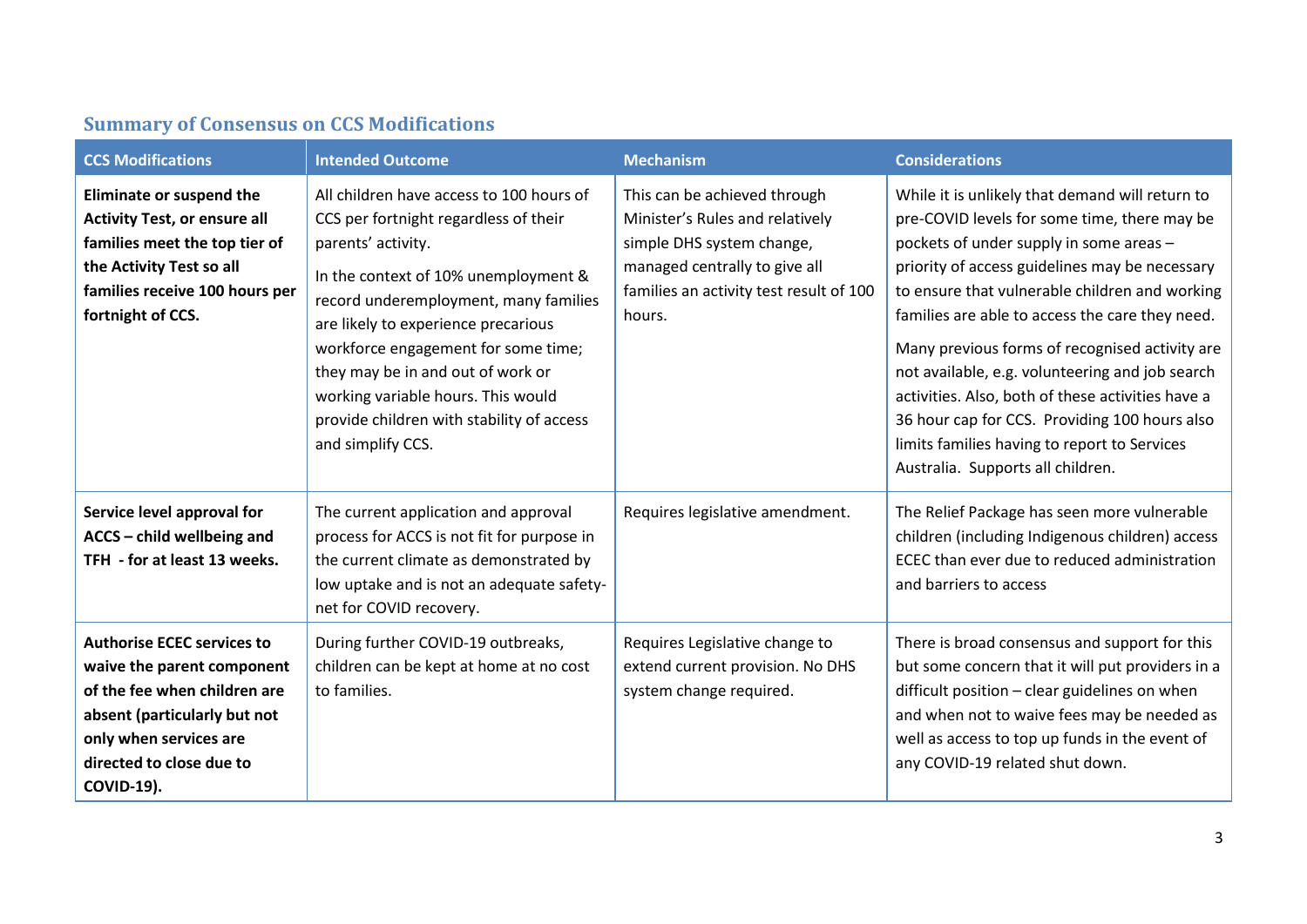| <b>CCS Modifications</b>                                                                                                                                                                                                          | <b>Intended Outcome</b>                                                                                                                                                                                                                                                                                                                      | <b>Mechanism</b>                                                                                                            | <b>Considerations</b>                                                                                                                                                                                                                                                                                                                                                                                                 |
|-----------------------------------------------------------------------------------------------------------------------------------------------------------------------------------------------------------------------------------|----------------------------------------------------------------------------------------------------------------------------------------------------------------------------------------------------------------------------------------------------------------------------------------------------------------------------------------------|-----------------------------------------------------------------------------------------------------------------------------|-----------------------------------------------------------------------------------------------------------------------------------------------------------------------------------------------------------------------------------------------------------------------------------------------------------------------------------------------------------------------------------------------------------------------|
| Provide community-based<br>block funding, rather than<br>individual funding, for ECEC<br>for vulnerable groups, such as<br>Indigenous children.                                                                                   | Aboriginal and Torres Strait Islander<br>communities can continue to operate<br>early education and care services<br>throughout the pandemic.                                                                                                                                                                                                | Can be achieved administratively.                                                                                           | There are some unique challenges in operating<br>services for vulnerable communities that<br>would be better addressed through block<br>funding and/or service level approval for ACCS<br>(see above). Noting that changes to service<br>level approvals of ACCS is unlikely to be<br>achieved in the desired timeframes due to the<br>need for an extensive DHS system overhaul<br>and detailed legislative changes. |
| Increase the CCS payments to<br>families from 85% (max.)-20%<br>(min.) of hourly fees to 95%<br>(max.)-30% (min.) of hourly<br>fees.<br>OR (below)                                                                                | This would improve affordability for all<br>families and address financial barriers for<br>low income families. The cost may be<br>offset by reduced demand for higher<br>hours of care if fewer families have both<br>parents working full time.                                                                                            | Requires simple change to Primary<br>Legislation. Simple DHS system<br>change, done centrally to increase<br>subsidy rates. | The design of the taper means families with<br>reduced incomes, where they were already<br>below \$67k or between \$174k and \$250k,<br>won't receive a higher subsidy rate even when<br>their income drops. There is some concern<br>that this option will exacerbate demand in<br>OSHC, which could be managed through<br>priority of access guidelines or other<br>mechanisms.                                     |
| Provide a base entitlement of<br>20 hours per week of ECEC for<br>all children and 30 hours per<br>week for Aboriginal and Tores<br>Strait Islander children with<br>no Activity Test and no out-<br>of-pocket costs for parents. | No child loses access to early learning due<br>to parental unemployment or financial<br>instability. This may not be necessary if<br>Options 1 & 5 are implemented, but is<br>presented as an alternative approach.<br>Additional hours for Aboriginal and<br>Torres children will go some way to<br>achieving 'Closing the Gap' objectives. | Requires change to Primary<br>Legislation to achieve 'no-out-of-<br>pocket cost' outcome.                                   | There are some concerns about increasing<br>demand beyond capacity and exacerbating<br>accessibility issues in OSHC services, there are<br>ways to manage this (eg priority of access<br>guidelines or a proportionate entitlement to<br>operating hours).                                                                                                                                                            |